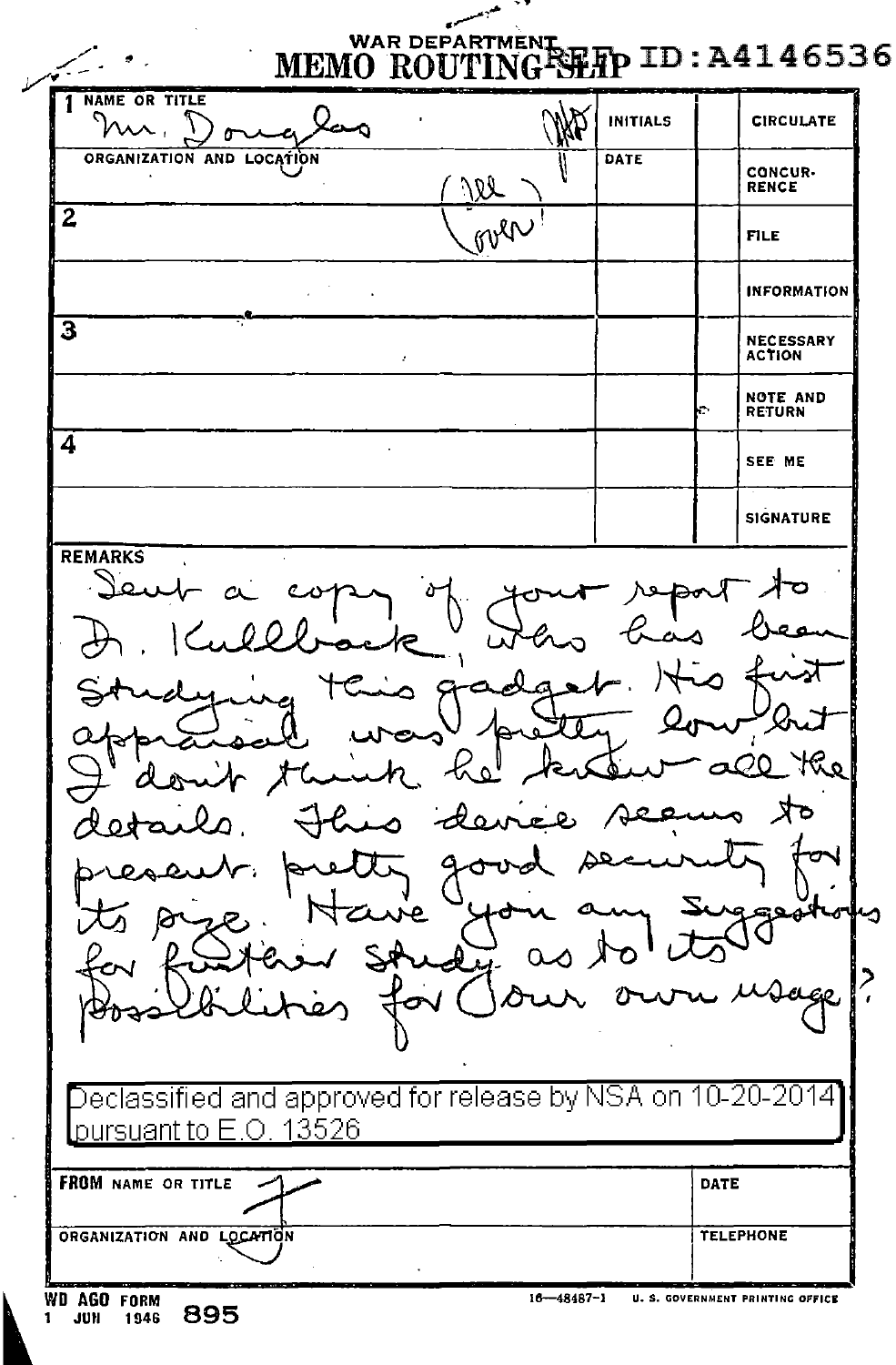For a low-echilon machin ID:A4146536<br>derreeurved be very difficult to change to Keybourd operation including a printer. For improvements, disregarding the mechanical difficultier, several things Can be done. 1. Lengthen the stepping cycle. This can be done by using larger wheele, on steel topen with punch on no-punch, or link Chaines with two kinds of links 2. Use two complete alphabete, one for the upper and one for the lawer pasition. The slide would then step 52 positions instead of 26 but each alphabet would be independent and letters caused nepresent themselves. 3. a means of disompting the negular stepping of the wheele (or topics, or chainse) so that active and inactive pine would be more difficult to set.<br>In rether danktful that it would be suitable for authentication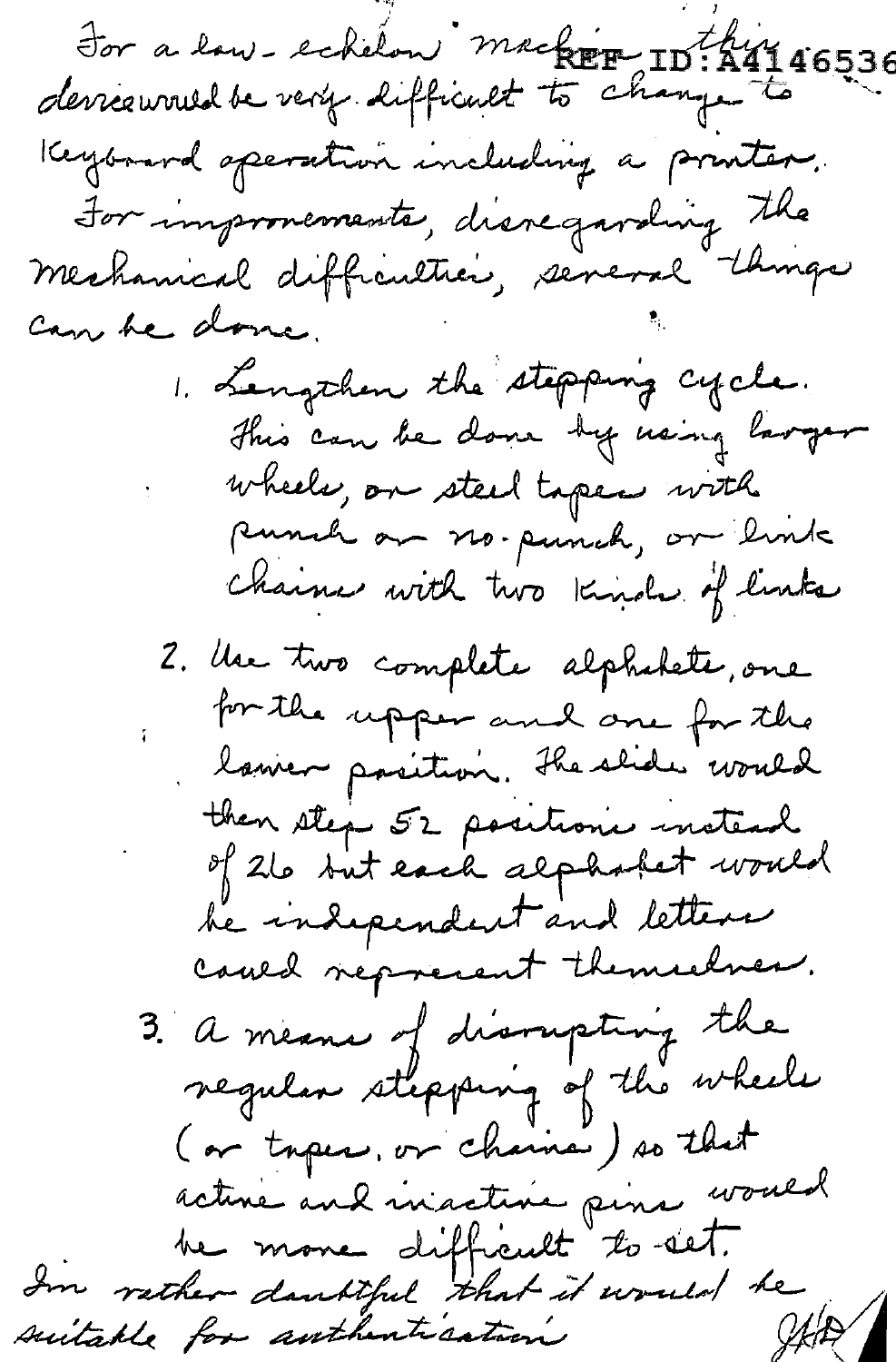REF ID:A41465'36

## **TOP SECRET**

28 December 1949

MEMORANDUM FOR: Mr. Friedman

,.,

f'.

3126

Subject: Theoretical Security of the "Schlüsselkasten".

1. ly high, but I believe that when used in low echelon with a moderate amount of traffic the system will not offer the security required at that level. There follows a brief analysis of the system. The security of the Schlussenkasten appears to be fair-

2. The Germans helieved that the theoretical security of the Schlussenkasten was equivalent to or greater than the the Schlussenkasten was equivalent to or greater than the Enigma. Some of the weaknesses, however, which appear to negate the opinion of the Germans are made use of in the analysis.

4. Recovery of the two alphabets presents the most. trouble. Cribs and. direct depths as well as isomorphs will be the data required. Cribs can be placed since a letter cannot represent itself. As reconstruction progresses additional  $\begin{bmatrix} -1 \\ 0 \end{bmatrix}$ limitations can be used to place cribs.

a. The reconstruction of the machine can be accomplished, I think, in three steps: (1) Determining the limitations present in each of the two alphabets, i.e., like and unlike substitution values in the upper and lower alphabets;  $(2)$  Recovery of the alphabets; and  $(3)$  Recovery of the pin wheel patterns.  $E_0$  3.3(h)(2)

PL 86-36/50 USC 3605

 $\mathbb{S}$  $^{\circ}$   $^{\circ}$ 

 $\mathcal{L}_{\mathcal{L}}$ 

**Do No No NU**<br>NSA Technical

T Destroy Reiurn<br>Library when no

 $\overline{g}$  at

1943 1969

**TeP** SEGftE:r ::s